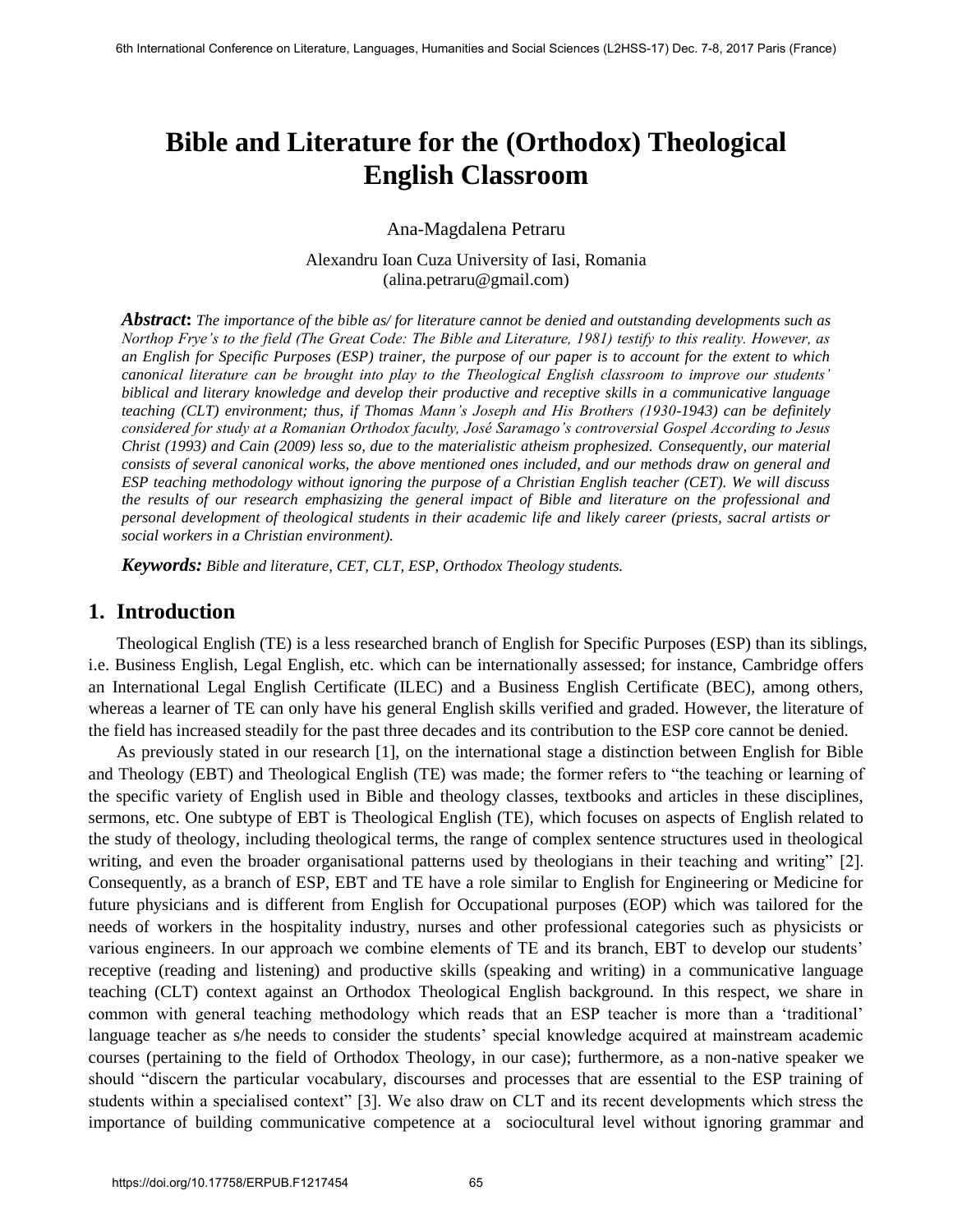strategic discourse, all aiming at "fostering students" positive attitude towards communicating in a foreign language and heightening their interest in language and culture, thus deepening international understanding" [4]. Last but not least, we are aware that our role as a teacher is to pass on knowledge to students in a theological setting and the learners we target are mostly pre-experience(d) ones; as a result, as opposed to the lowexperience or job-experienced students with hands on practical knowledge acquired at work, which can be brought into play in the classroom, the pre-experience(d) students only come with a theoretical background from their specialty courses. We are dealing with undergraduate students (in their first and second year) from the Faculty of Orthodox Theology, "Dumitru Stăniloae" at Alexandru Ioan Cuza University of Iași, Romania namely: pastoral students who will become priests, future social workers in a Christian Orthodox setting and sacral artists (icon or church wall painters and restorers of old religious books) There is no rule without exception, hence a small number of older low-experience/ job-experienced students in our classes: already priests, monks, nuns or people from various environments (engineers, doctors, etc.) enrolled to get a degree and advance in their careers or simply enhance their spiritual development.

### **2. Material and Method**

Our material consists of ESP and TE methodology as detailed in the introduction, from which we also extracted our methods. Additional material we found extremely helpful pertains to Romanian developments in TE that do not go beyond mere workbooks for students" use such as Laura Ionică"s *English for Theology* which came out at Pitesti University Publishing House in 2002 and focuses on improving reading skills with texts mainly from Biblical parables and beatitudes and some basic grammar and vocabulary, translation exercises included. We found particularly useful Monica Oancă and Maria Băncilă"s *English for Students in Theology*  published by Bucharest University Press in 2014 [5]; the textbook is more comprehensive than the above mentioned one and contains all the necessary information for (Orthodox) theological students, providing authentic material on the daily Orthodox prayers (chapter 1), the reason why vigil lamps are lit in front of icons (ch. 2), how to worship (ch. 3), the symbols of the four evangelists (ch. 4), psalm 50 (ch. 5), the beatitudes (ch. 6), the creed (ch. 7), the Nativity (ch. 8), the Services of Christmas in the Orthodox Church (ch. 9), the Decalogue (ch. 10), Finding a Confessor (ch. 11), elements of church architecture (ch. 13), the clergy and their sacred vestments (ch. 14), elements of Orthodox Christian iconography (ch. 15), the comparative evolution of sacred art in the East and the West (ch. 16), the Annunciation (ch. 17), partakers of divine nature (ch. 18), the human face of God (ch. 19), the Holy Easter (ch. 20), the doctrine of the Trinity (ch. 21), the attributes of God (ch. 22), the structure of the Romanian Patriarchate (ch. 23), tailored to suit their needs plus a glossary of religious terms. The structure of the chapters inspired us in our "lesson plans" of Bible and literature for theological students: a piece of authentic material for gist reading and topics for discussion meant to develop not only our students" receptive skills (further reading for detail), but also productive ones (speaking/ oral communication and writing) in a learner centred approach and communicative language teaching environment where pair/ group work and interactive activities are essential.

Donald Snow"s account in *English Teaching as Christian Mission: An Applied Theology*, Herald Press, Scottdale, 2001 was also an inspiration for us as the author, in an Asian setting and an evangelical context, could not deny the influence of English as a means to a missionary end, recommending teaching techniques based on understanding the other and otherness, as well as intercultural communication; he addressed the less familiar character of different cultures, stereotypes, ethnocentrism and the learners" tendency to exclude foreigners by critical incident exercises and intercultural sensitizers (ICS) [6].

Although the importance of Bible as literature cannot be denied and contributions to ESL/ EFL have also been made in this sense such as Cheri Pierson, Will Bankston and Marilyn Lewis's *Exploring Parables in Luke*: *Integrated Skills for ESL/ EFL Students of Theology* (2014) with a theological content designed to "encourage critical thinking through making connections" and the articles can be used as a "theological compass" to understand theology as "*comprehensive* (necessary for every area of life), cohesive (comprising a unity